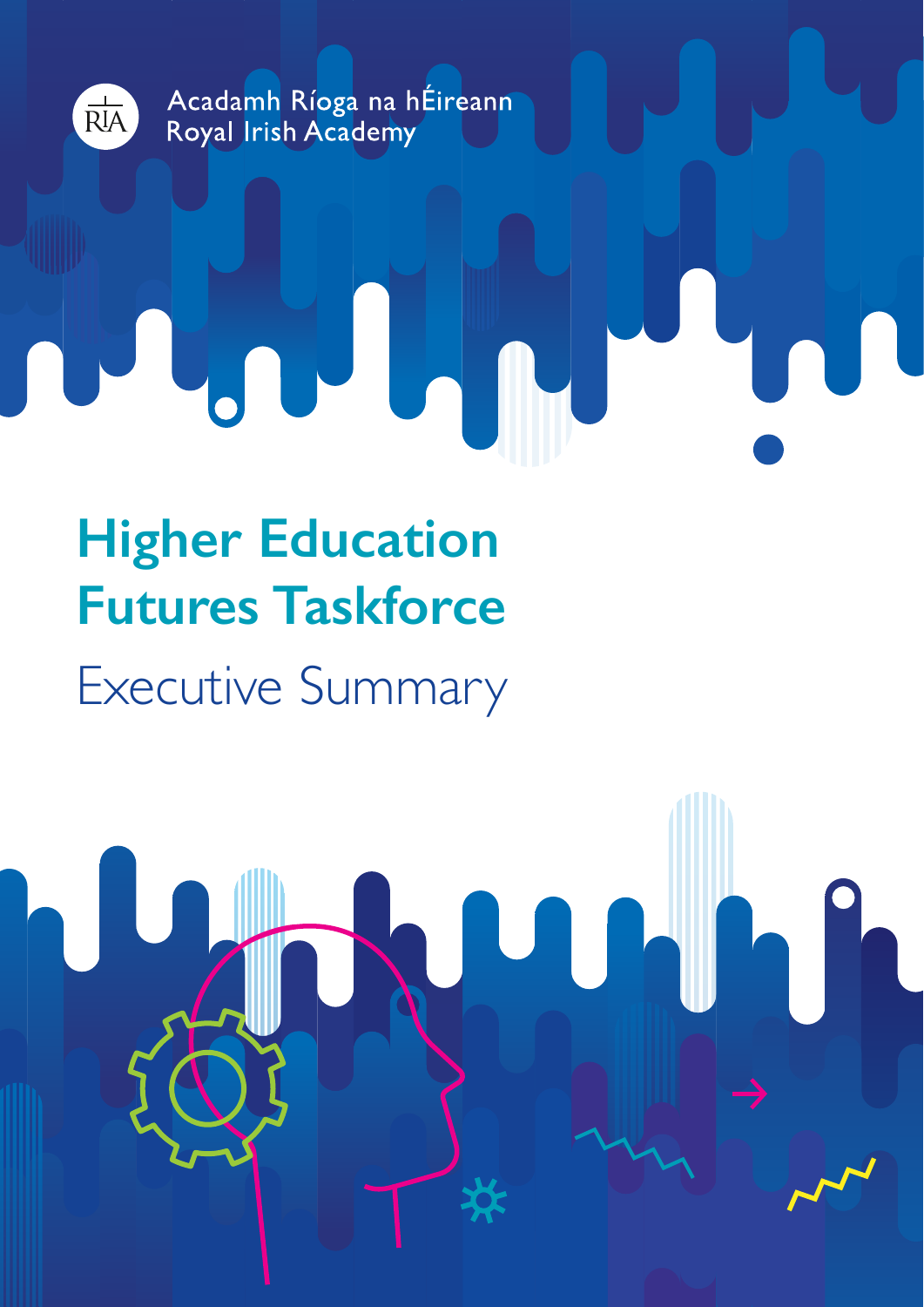#### **FOREWORD**

The Royal Irish Academy Higher Education Futures Taskforce has produced a series of papers which are a timely and valuable exploration of higher education (HE) across the island of Ireland. The series presents a comprehensive and forward-looking vision of higher education that demonstrates the priorities needed in the face of unprecedented global trends and rapidly changing societies.



In establishing the HE Futures Taskforce in September 2020, I could not have imagined the commitment and extraordinary insight of Taskforce members in developing a viable vision for higher education on the island of Ireland up to 2035.

The Taskforce began as a reaction to the uncertainty caused by the COVID-19 pandemic and by Brexit. Challenges and opportunities quickly became apparent: new delivery modalities; the development of the technological universities; regional pressures, access and inclusion issues, the necessity for a strong research base, and the assessment of Ireland and Northern Ireland collaborative opportunities.

Ireland and Northern Ireland face both similar and diverse challenges in higher education from teaching and learning, research and resource allocation, to access and equality of educational opportunities, all of which have an enormous impact on educational outcomes and on a country's ability to attract and retain qualified individuals to meet the demanding, changing and ever-expanding needs in higher education across the island.

By launching this series of discussion papers on HE, the Taskforce has demonstrated clarity and an extensive breadth and depth of knowledge across the educational ecosystem. The papers provide clear discussion points on the centrality of research and innovation for the entire island, address regional disparity and inequality concerns in a holistic manner and provide a nuanced approach to the challenges ahead for the higher education sector. It is evident that expectations must meet outcomes where Higher Education Institutions have the power to transform lives and play an instrumental role in the growth and development of the island.

Indeed, the obligation and responsibility to address higher education on the island of Ireland was met with the highest standards of scholarly rigour. Finally, I would like to pay special tribute to each and every member of the Taskforce (named in the Appendix) and to the Chair of the Taskforce, Gerry McKenna MRIA, Senior Vice-President of the Royal Irish Academy, for their unwavering dedication to this project.

ller, Cannie

**Dr Mary Canning**  President, Royal Irish Academy Dublin, October 2021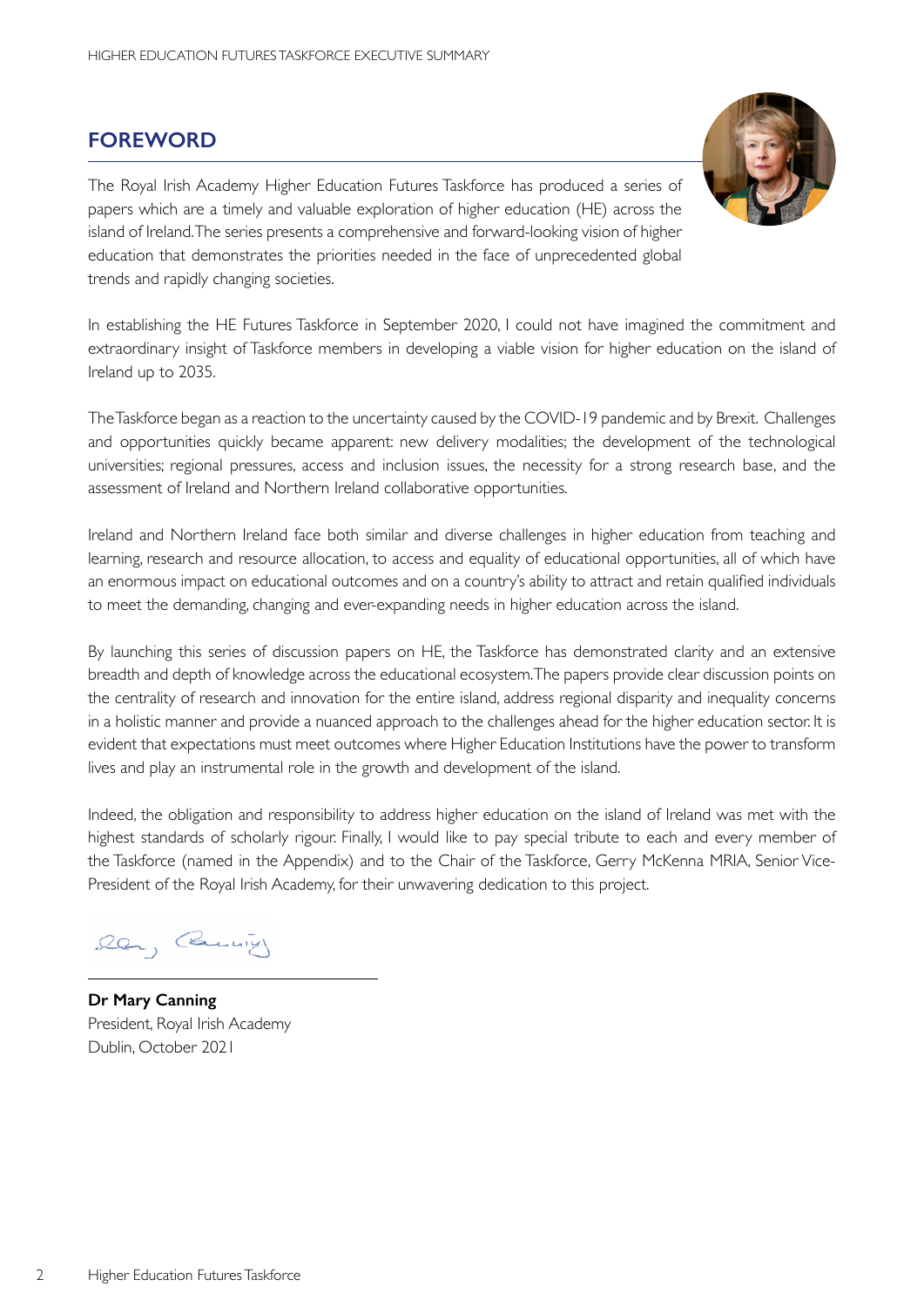#### **ACKNOWLEDGEMENTS**



Exploring, analysing and re-examining higher education in a fundamental way requires an enormous amount of time and effort. The work has delved copiously into the collective wisdom and experience of many individuals.

None of this would have been possible to achieve without the tireless focus and enthusiasm of HE Futures Taskforce members. I would therefore like to express my sincere gratitude to all members of the Taskforce, subgroup chairs and co-chairs and the staff of the Royal Irish Academy, Policy and International Relations Unit, for their commitment, attention to detail and steadfastness to the project.

I would also like to acknowledge the valuable contribution of the stakeholders, policymakers, interested parties and individuals involved in this process, from government levels to the entire higher education sector in Ireland and Northern Ireland, economic and business industries and funding bodies, and sister academies in the United Kingdom and Europe, including the responses to the Call for Input consultation in the early Spring of 2021.

A large number of meetings, seminars, roundtables and workshops were conducted throughout the past twelve months, which all played a pivotal role in the formation of this series of discussion papers on higher education.

Furthermore, this endeavour has demonstrated the unique resilience of the sector and a future for higher education that is vibrant, agile and collaborative, in all its aspects.

Inevitably, given the range of themes deliberated on and investigated in these papers, the series will raise as well as answer questions.

I look forward to our further engagement on higher education, highlighting the significant issues fostered in the HE Futures Taskforce five paper series and continuing the important work on the future of the sector across the island of Ireland.

GerRy m'Kenza

**Gerry McKenna MRIA** Senior Vice-President, Royal Irish Academy Chair, Higher Education Futures Taskforce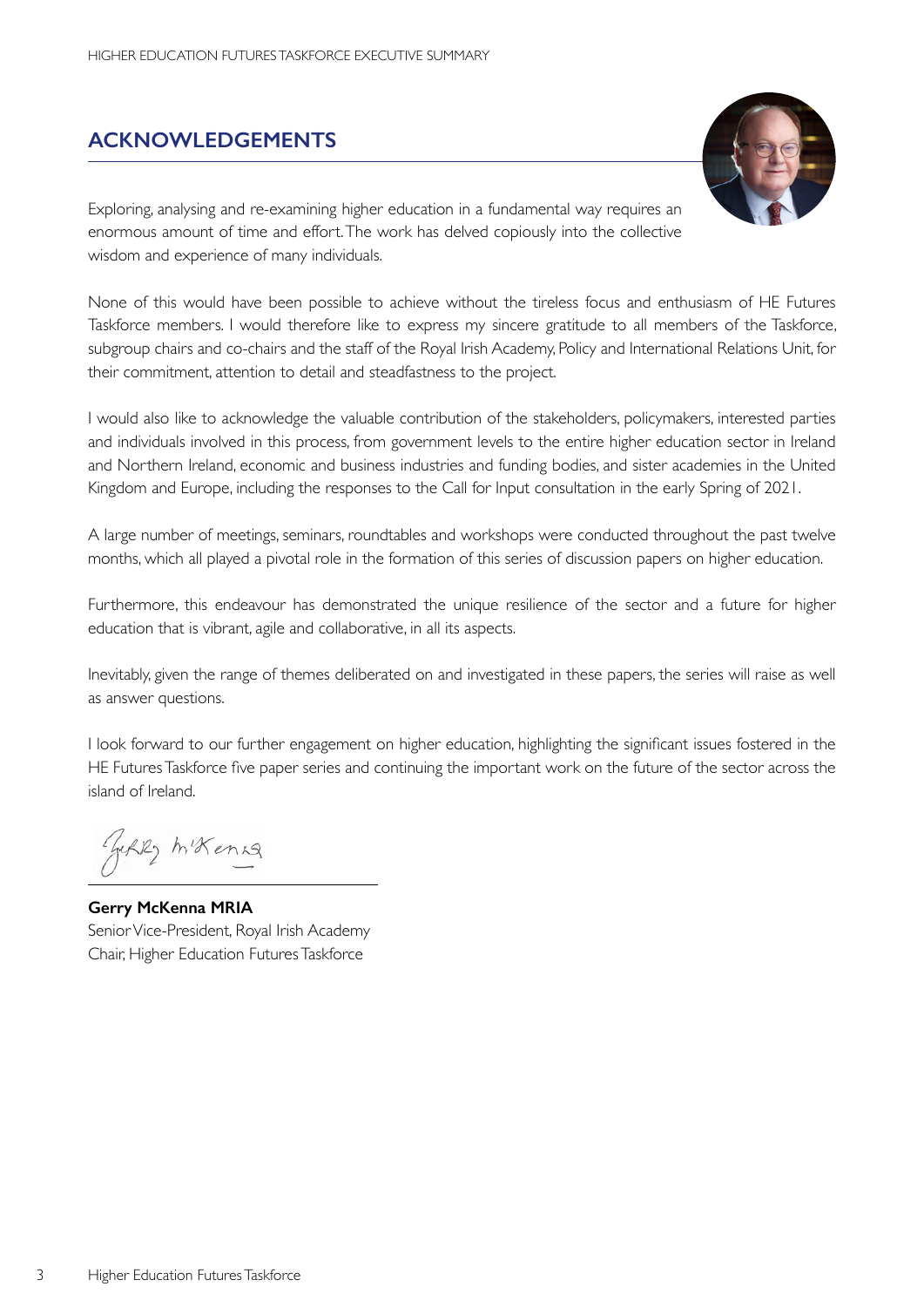#### **EXECUTIVE SUMMARY**

In an era of rapidly changing and unprecedented global challenges, the landscape of higher education continues to evolve. The benefits of higher education are many, for the individual, for society and for the economy: from advancing knowledge and critical-thinking skills and improving health and life expectancy, to enhancing social cohesion and diversity and increasing the quality of civic life. However, the intensifying climate crisis and extreme environmental disruption; the displacement of millions of people and mass migration; demographic change and geopolitical instability; economic and social inequality and cyber-attacks on democracy, pose unprecedented global challenges requiring holistic and creative responses. Mastering these challenges will also galvanise the modernisation of the landscape of higher education on the island of Ireland, in Europe and globally.

The Royal Irish Academy Higher Education Futures Taskforce was established in September 2020 to debate, identify and present a bold but viable vision for the higher education sector on the island of Ireland in the years ahead. The Taskforce paid special attention to the development of the higher education ecosystem over the longer term and how its development may affect and change the policy and structural framework for higher education on the island of Ireland. How must we reshape higher education to meet changing societal needs and urgent global challenges?

Existing higher education policies date from 2009 (in Northern Ireland) and 2011 (in Ireland) but the landscape has changed substantially since that time. Recent drivers of change include: the development of technological universities; enhanced emphasis on linkages with the further education sector; commitment to greater north– south collaboration in higher education provision and research; the UK's departure from the European Union; new modes of delivery in the higher education sector, accelerated by the impact of the COVID-19 pandemic; and a growing awareness of the value of a strong science–policy dialogue.

The establishment of the new Department of Further and Higher Education, Research, Innovation and Science (DFHERIS) in Ireland offers an exciting opportunity to refresh strategic priorities for higher education and research, and to develop further the immense reservoir of expertise and talent housed and nurtured within higher education on the island. These ambitions are bolstered by the Department for the Economy (Northern Ireland)'s long-term vision of a higher education sector that is vibrant and of international calibre; pursues excellence in teaching and research; plays a pivotal role in the development of a modern, sustainable knowledgebased economy; supports a confident, shared society; and recognises and values diversity.

Informed by recommendations and analysis provided by over 100 organisations, stakeholders, interested parties and individuals in response to an extensive consultation exercise, the Taskforce has produced five papers on the future of higher education in Ireland and Northern Ireland. The titles of the five papers are:

- 1 Higher education on the island of Ireland in 2035: a values-based vision of institutions advancing society, culture and the economy
- 2. The future landscape of higher education
- 3 The role of regions and place in higher education across the island of Ireland
- 4 Equality, diversity and inclusion in higher education
- 5 Re-imagining research and innovation in higher education in Ireland and Northern Ireland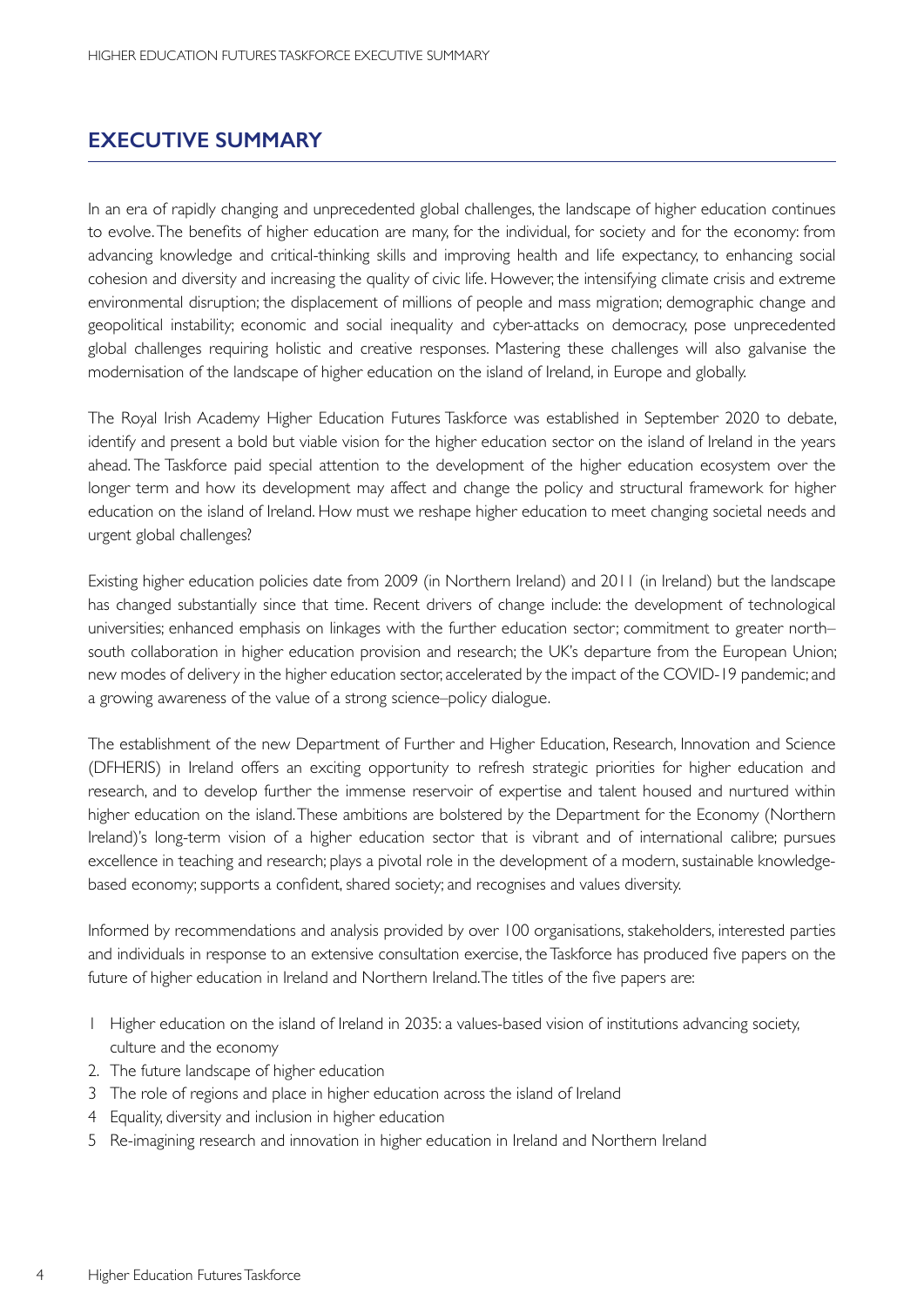#### *Higher education on the island of Ireland in 2035: a valuesbased vision of institutions advancing society, culture and the economy*



Higher Education Institutions (HEIs) have enabled a thriving diverse economy, shaped public policy debate, and supported societal harmony and the peace dividend. HEIs, in Ireland and Northern Ireland, have shown remarkable resilience with constrained resources, evolving in nature and scale as circumstances demanded.

The Higher Education Futures Taskforce outlines ten core values to guide higher education on the island of Ireland in 2035. The respective values reflect a strong commitment: (i) to excellence across the core missions of higher education; (ii) to equality, diversity and inclusion, (iii) to delivering value for society, (iv) to educational opportunity, (v) to sustainable and equitable development, (vi) to engagement and partnership, (vii) to furthering the all-island dimensions of tertiary education, (viii), to the global dimension of higher education, (ix) to academic freedom and research integrity and (x) to institutional autonomy.

Building on this framework of intersecting values, the vision for higher education on this island in 2035 relies upon a diversity of institutional missions. Realisation of this vision will result in a significant advancement of our society and economy with particular benefits for individual citizens in terms of prosperity and quality of life. The core elements of this vision for 2035 are as follows:

- HE on the island of Ireland will be renowned for its development of talent, the excellence of its research across the full spectrum of inquiry, the fostering of creativity and innovative mindsets, the active engagement of HEIs with society and industry, its culture of inclusivity and its global outlook.
- HE on the island of Ireland will provide an excellent development and learning experience for all students with a focus on personalisation of learning that adapts to the needs and potential of each individual student. HEIs will develop lifelong learning relationships with their student community and their local and regional communities to extend widely the benefits of HE.
- HE will develop a citizenry with the knowledge, skills and attributes to ensure a vibrant, prosperous and peaceful society and to enable a living and working environment that encourages and rewards innovation and creativity. It will integrate sustainable development issues into all aspects of teaching, learning and research.
- HE will build on the lessons from the COVID-19 pandemic and develop an effective hybrid campus model that accommodates the needs of a diverse student and staff community, and which recognises the role played by the physical campus in delivering a positive student experience.
- Leveraging the affordances of digital technology, HEIs will develop and offer flexible and personalised learning pathways, including an unbundling of conventional academic qualifications to accommodate learners at all phases of their working life and beyond.
- Contingent on appropriate levels of resourcing, north and south, HEIs will deliver on their full potential as centres of learning, knowledge creation and creativity, and as locations where the development of individual talent is a priority.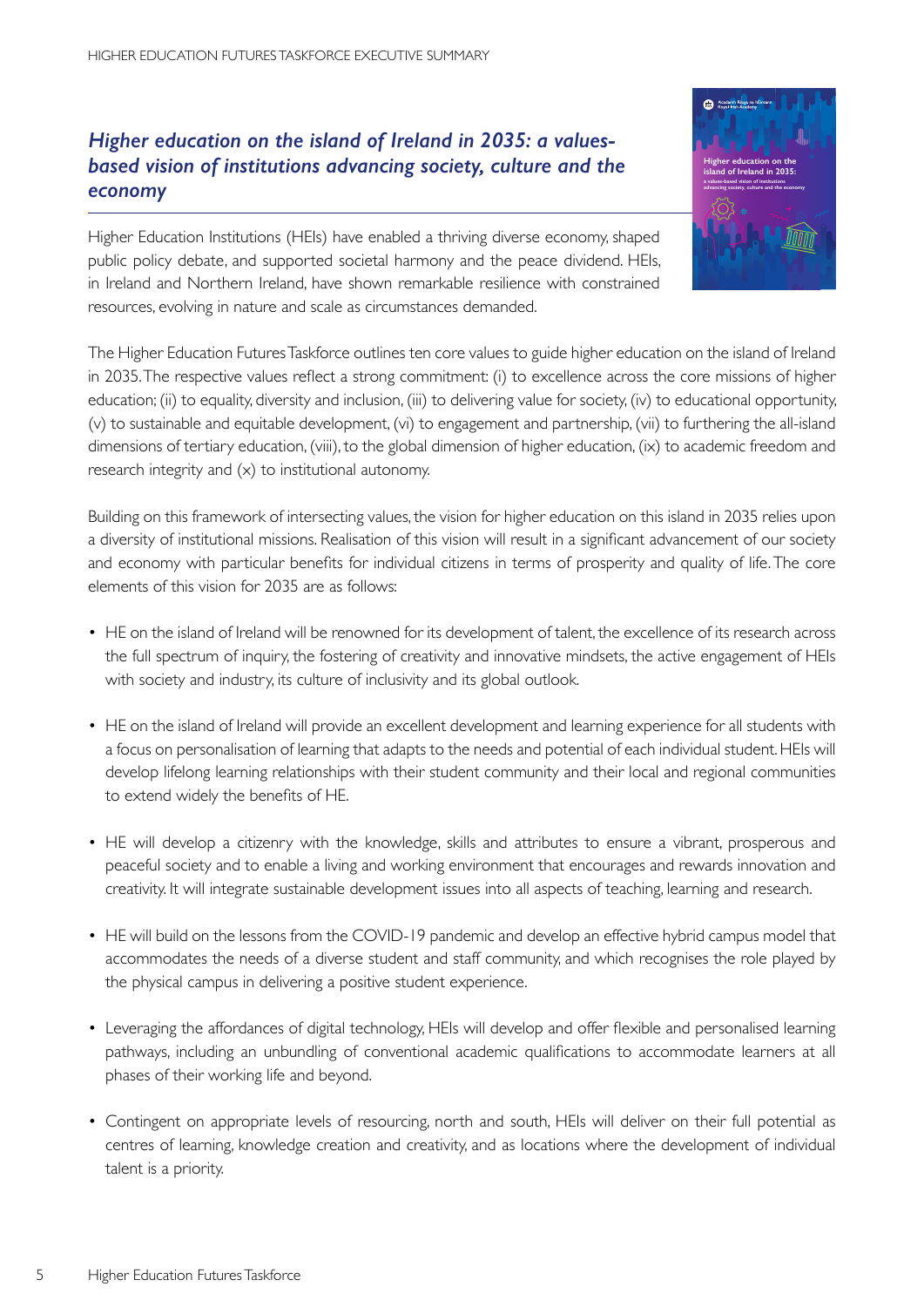## *The future landscape of higher education*

HEIs evolve primarily in response to societal challenges; economic drivers and market forces; demographic changes; and developments in knowledge, always guided by evolving transnational, national and regional policy priorities. As a result, the future landscape of HE on the island of Ireland will see growth in:

- **Learning and teaching.** Future learners in HEIs will be very different, their needs more complex and diverse, and learning itself will be transformed. Learners will be diverse in terms of socio-economic background, ethnicity, gender and age. Greater access for currently disadvantaged student cohorts will ensure that participants in HE mirror the diversity of our society. By providing an environment that mirrors our pluralist society and that is conducive to open and evidence-based debate, HEIs will foster creativity, social inclusion, fairness, entrepreneurial spirit and critical-thinking skills.
- **Research.** Addressing increasingly complex issues, research in Irish HEIs as in international counterparts will be ever more cross- and interdisciplinary, while the global Open Science agenda demands that research outputs will be published through open access platforms. To bolster society's trust in evidence and expertise, Irish HEIs will take three steps: (i) to promote high ethical standards and integrity in research; (ii) to foster it at all levels and in the education and training of early career researchers and (iii) to promote more citizen participation in research, its governance and conduct. These will enhance the perceived relevance of HEI missions and grow popular support for investment.
- **A system of distributed excellence.** In the research domain, distributed excellence will be a strength of Europe and Ireland, a hallmark of societal solidarity. Distributed excellence is not about levelling down but about promoting excellence based on a broad foundation of basic and frontier research. Local access to a HEI that is excellent in research is the sine qua non for competitive regional economic innovation and success in an increasingly knowledge-based society.
- **Societal engagement.** HEI communities will engage more with society, co-leading regional innovation ecosystems that encompass businesses, non-profit organisations, start-ups, the creative sector and public bodies. Their research skills and expertise will be made available to support regional responses to local challenges. As exemplars of sustainable practices themselves, HEIs will engage with their local communities to grow societal awareness of and commitment to the United Nations Sustainable Development Goals.
- **A more integrated system of institutions.** In institutional composition, the HEI system will be similar to 2021; in practices and inter-relationships it will have evolved dramatically. All HEIs will have become hybrid institutions: learning and research conducted on traditional campuses in modernised learning settings, online in virtual spaces but also – in support of experiential learning – in the workplace, in cultural spaces and in civic society settings.
- **Spectrum of HEIs.** The publicly funded HEI landscape will continue to consist of a spectrum of institutions, ranging from large comprehensive and research-intensive universities, through large or medium sized technological universities focused on applied research, to institutes of technology training for practical roles, colleges of the arts and colleges of further education. Co-existing with publicly funded institutions will be a spectrum of private institutions ranging from medium sized specialised universities (e.g. the Royal College of

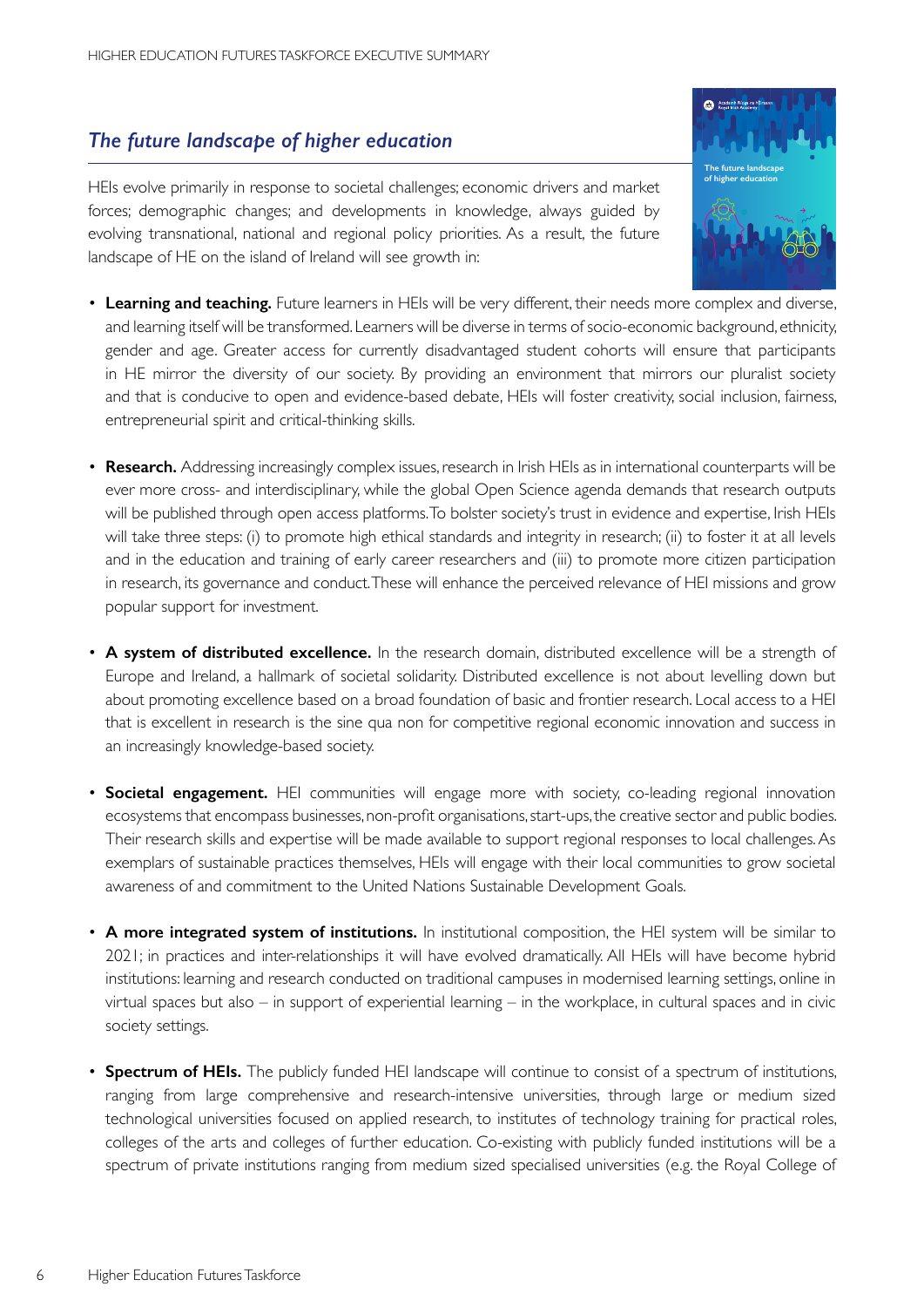Surgeons Ireland) to medium and small sized teaching colleges specialising in a limited number of disciplines. Large businesses (particularly in the multinational sector) are likely to deliver specialised bespoke programmes in collaboration with HEIs.

- **Networked institutions.** HEIs will be deeply networked, collaborating in teaching and research, with joint degrees across multiple institutions on offer to each university's registered students. This development will extend the existing European collaboration frameworks. Evolution will also derive from experience in the ongoing 'European University Initiative', already piloting models among 280+ universities grouped into 41 individual alliance networks. In 2035, some domestic networks will be wholly Irish; many will include partners from elsewhere in the EU and beyond.
- **HE system spatial configuration.** With the emergence of HEIs as premier enablers of regional success, calls for the creation of additional institutions have multiplied. Submissions to the Taskforce during the consultation phase confirmed the need for enhanced north–south collaboration.

#### *The role of regions and place in higher education on the island of Ireland*

Despite notable improvements in the HE landscape in recent years in Ireland and Northern Ireland, there is a clear need to reduce the regional disparities that still exist in tertiary education. HEIs and Further Education Institutions (FEIs) must be encouraged and incentivised to collaborate more widely and to share resources in order to reduce the economic and social disadvantages that exist to varying degrees in different regions. As such, the Taskforce proposes the following:



- **A co-ordinated and independent planning body** supported by funds from PEACE PLUS, the Shared Island Unit and a major joint UK-EU-Ireland-NI initiative involving sustained commitment should be established to plan future tertiary education and research provision, including cross-border provision, in the north-west of the island of Ireland.
- There should be a step change in the university funding landscape which requires a long-term approach to planning and resourcing if the potential for the regional impact of institutions is to be successful.
- HEIs need to **plan and implement agile systems** for greater flexibility in curriculum design, delivery models and programme content. The increase in the availability of online learning can have a positive impact on lifelong learning for all of society and this should become a core objective of all HEIs.
- **Joint collaborative programmes** between the Further Education (FE) sectors in the border regions of Ireland and Northern Ireland should be actively developed to meet local needs and reduce the disadvantages associated with peripherality.
- **A 'Smart' focus** should be applied to lead regional HEIs and FEIs working in concert to specialise and provide a more comprehensive offering that reflects the strengths and needs of the region.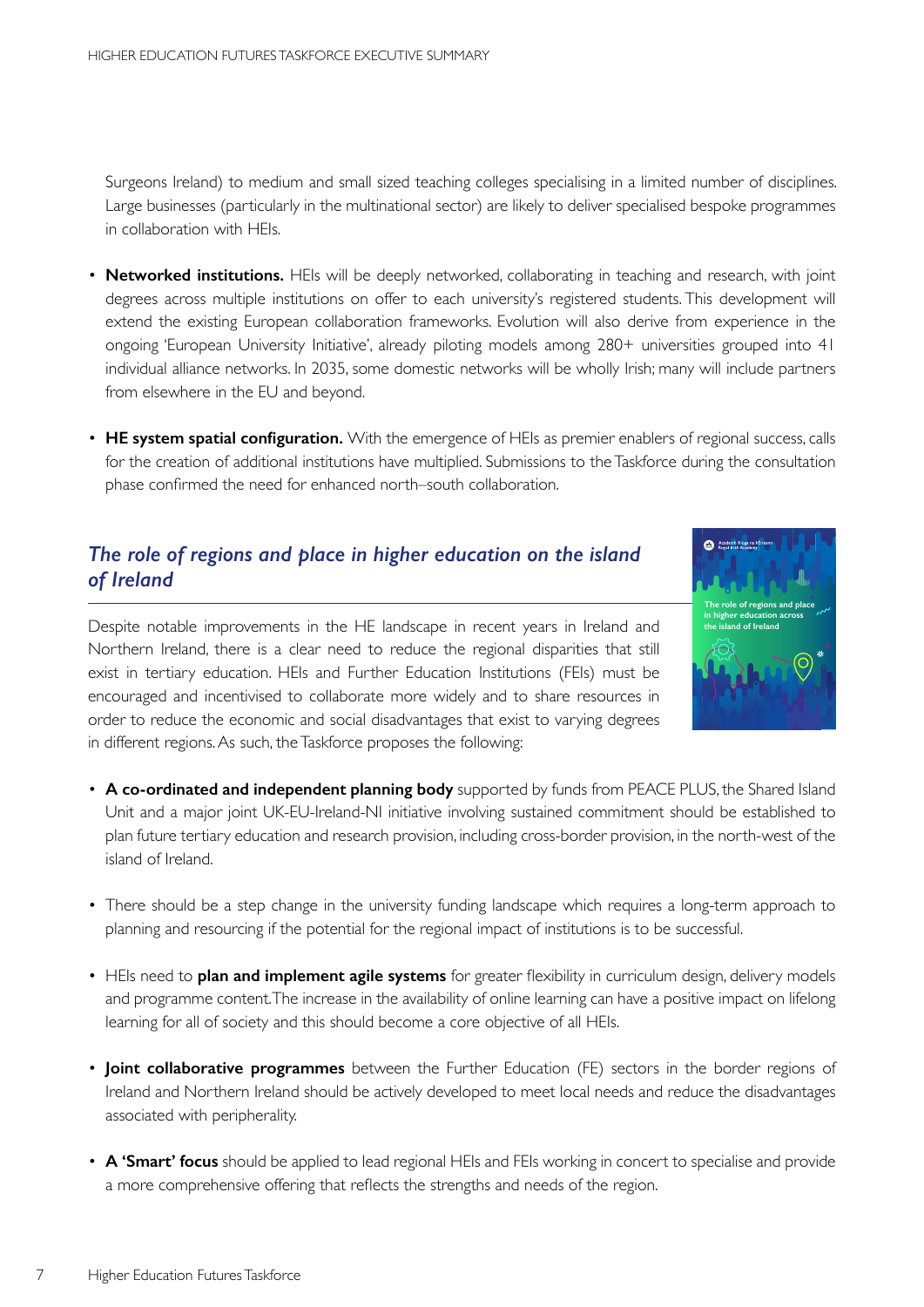### *Equality, diversity and inclusion in higher education in Ireland and Northern Ireland*

The upheaval caused by the COVID-19 pandemic offers the opportunity to move away from an approach to equality, diversity and inclusion (EDI) in Ireland which has been based on small incremental changes, with the possibility now existing to build forward better, taking bold and ambitious steps.



#### **Main recommendation:**

• EDI in HE in Ireland and Northern Ireland has been to varying degrees fragmented and reactive rather than proactive. To address these issues in each jurisdiction, there is an urgent need for an overarching EDI strategy in HE (and FE). The Taskforce recognises that for political and legislative reasons developments may not proceed at the same pace in both jurisdictions. This group recommends that an EDI strategy should ideally be framed as an all-island charter (combining current targets and initiatives – gender plans, Consent Framework, Athena SWAN, University of Sanctuary etc.) which all HEIs (and FEIs) would wish to subscribe to. It is also recommended that an EDI Advisory Council (or councils; one for each jurisdiction) be established to set targets, make recommendations and to monitor progress. The proposed EDI council (or councils) would be advisory to the Irish government and the Northern Ireland Executive as well as to the HEIs. A co-ordinated EDI strategy would eliminate discrepancies in the relative focus on gender, religion, race, language, ethnicity, disability, LGBTQ+ issues etc. This strategy would empower HEIs to move away from reactive initiatives and would allow planning for the short, medium and long term. A harmonised approach would also enable a holistic approach to EDI, which considers the entire educational journey of the individual, rather than merely the segmented phases.

#### **Other recommendations:**

- **A centralised and standardised approach to data collection is necessary to allow for intersectionality, benchmarking and longitudinal approaches.** A uniform system would enable joined-up analysis of educational pathways and outcomes. Despite having multiple datasets, they are not linked up and the lack of a co-ordinated joined-up approach to data hinders efforts at improving equality, diversity and inclusion across the HE sector. Areas where data is not currently gathered, especially, for example, linguistic data should be included in future EDI data collection, monitoring and policy development.
- **STUDENTS: Multiple pathways and flexibility of provision.** There are an increasing number of access and transition pathways available for HE students, north and south. These pathways should have long-term strategies with implementation or action plans on how to achieve them at a national and institutional level. A credit recognition and accumulation system facilitated though hybrid, blended and on-campus learning, with greater availability of joint qualifications across learning environments and between north and south is the way forward. There should be pathways through apprenticeships and employment with lifelong opportunities for updating and reskilling. Such pathways should include a system of mutual recognition of educational qualifications and credits from other jurisdictions, recognising that HE can be accessed at all stages of life and career, not just directly after second level education. Learners will have multiple access and exit points.
- **STAFF:** Even with a more equitable employment and promotions system, it will take years to adjust to the historical exclusion of certain groups in the HE sector. There is therefore a need for intervention, affirmative action, minimum numbers and targeted initiatives to ensure that diversity is achieved in the next 15 years and not in the next 50. Structured opportunities are needed to help the diversification of staff and to address areas where under-representation occurs. Interventions and initiatives should include academic, administrative, managerial and support staff and early career researchers.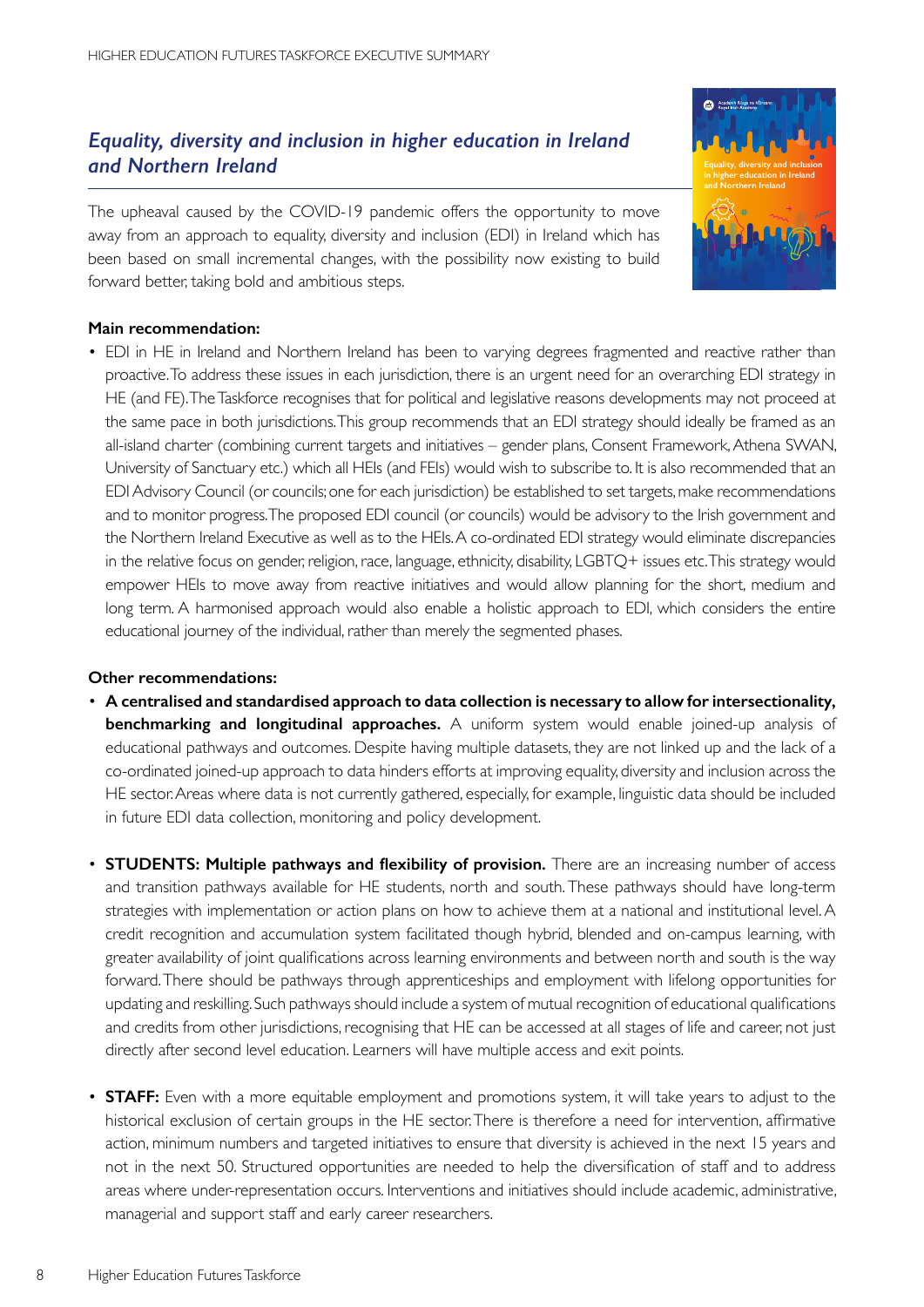#### *Re-imagining research and innovation in Ireland and Northern Ireland*

The HE research and innovation (R&I) ecosystem on the island of Ireland has huge potential to make a significant impact on the world stage, and to bring mutual benefit to both parts of the island. In a heathy ecosystem, individual HEIs have distinct strengths and excellence in research, and these can be used to complement and support that broad ecosystem. To further cultivate the potential of R&I in Ireland, Northern Ireland and/or on the island as a whole, the HE Futures Taskforce proposes five overarching areas of opportunity:

- **Attracting, sustaining and retaining talent:** The global competition for talent has intensified. Both Ireland and Northern Ireland require a strong portfolio of research funding instruments to retain top talent across all disciplines and to attract new talent from elsewhere. Central to this are strong individual funding opportunities for mid-career and senior faculty to maintain their research momentum through open competition, as well as increased hiring opportunities and competitive funding streams for early career researchers and academics. Furthermore, doctoral training is vital for the future success of R&I in both jurisdictions and is a potential area for greater co-operation on an all-island basis. Diverse, secure and sustainable career paths based on equality, diversity and inclusion in HE are required. Consideration should be given to an all-island HE and research area which would have the key objective of retaining talent on the island.
- **Playing to our strengths:** Frameworks for knowledge creation, sharing and impact. To build agility and preparedness for research across all disciplines so as to be prepared for current and future challenges, seed funding to build multi and transdisciplinary research networks and the co-design of initiatives is required. The full integration of the arts, humanities and social sciences (AHSS) and creative arts in research funding calls would enhance a holistic response to societal challenges. There is potential in the public R&I system in Northern Ireland, Ireland and on the island as a whole for leadership in the area of interdisciplinary research, and in particular in optimising the embedding of AHSS research for local societal and/or global goals. There is also the potential for leadership in enabling co-creation of knowledge through research partnerships outside academia. As an island, there is ample room for an innovative testing ground on inter-sectoral and cross-border collaborative partnerships.
- **Leveraging the distributed excellence model and boosting regional development and innovation.** Over the past two decades, the development of the HE and research performing systems in Ireland and Northern Ireland has been characterised by investment in interinstitutional centres and collaborative initiatives, including with the private sector, whether regionally or nationally. This policy is grounded in a distributed excellence model for R&I. Based on specialisms and excellence, HEIs secured funding in their own right and for research clusters. Going forward, the traditional research-intensive universities, the newly established technical universities (TUs) and other HEIs will be key, individually and collectively, to delivering further regional development. Institutions should declare their priorities and their hubs of research expertise so as to enable clarity. An increase in overall government investment in R&I will have to be considered in order to 'make room' for the growth in R&I capacity in TUs.
- **Prioritising funding and investment to ensure sustainable and resilient public R&I systems for the future.** As small, open, export-driven economies, Ireland and Northern Ireland must be ahead of the curve in terms of investment in R&I. In Ireland, an increase in public investment in research is needed to achieve the



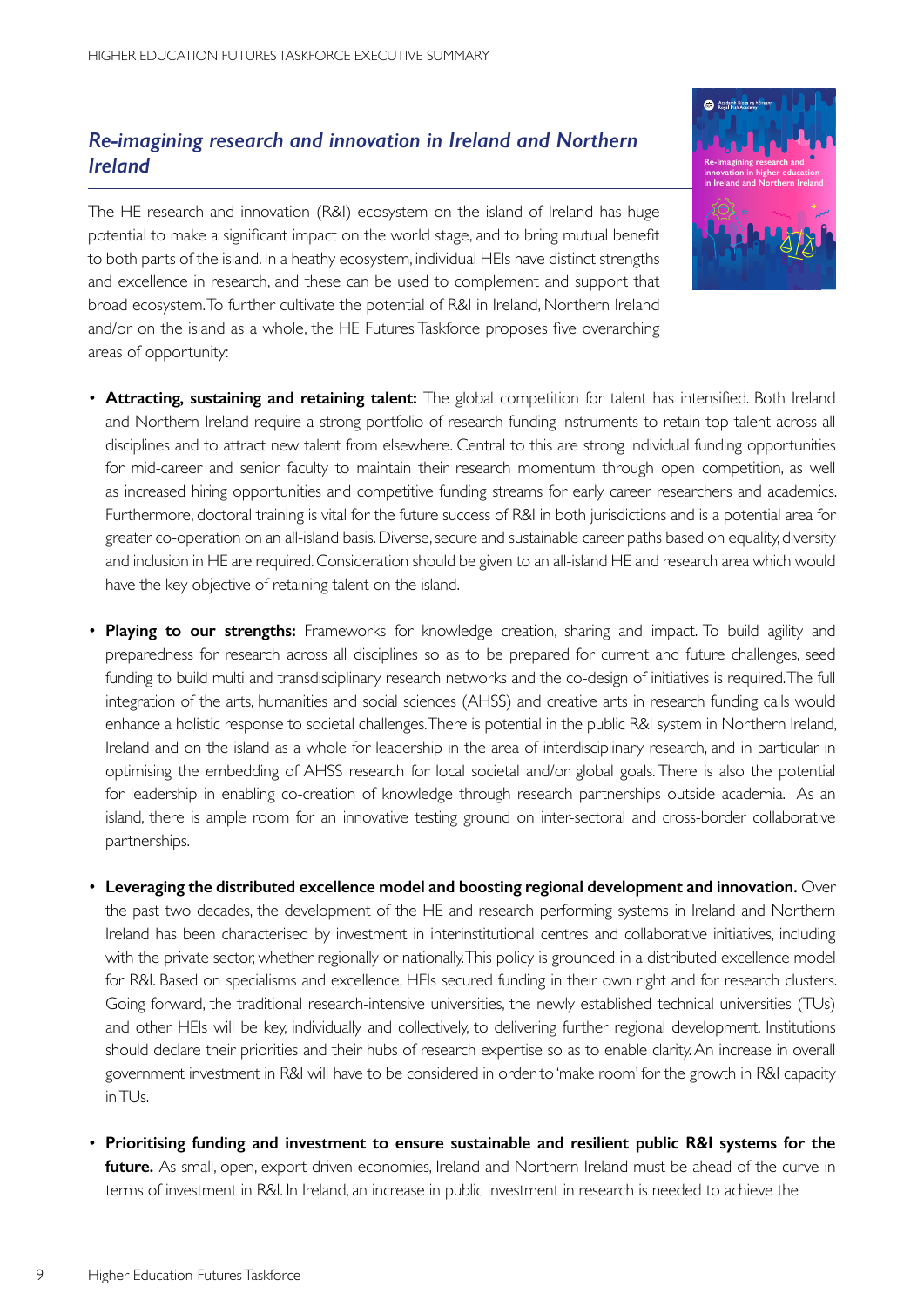national objective of moving from being a Strong Innovator to an Innovation Leader. Annual research funding would need to be increased by an additional €350 million/year to reach the EU average of 1.3% for Government Budget Allocations for Research and Development (GBARD) as a percentage of total government expenditure. In Northern Ireland, research and development investment sits at 1.6% of GDP, compared to the UK average of 1.7%. In Ireland, research funding structures also require consideration. A diversity of funding sources which have clear roles and mandates, and which fulfil different policy objectives, strengthens a system. On an all-island basis, in addition to enhancing infrastructure, increased infrastructure sharing would have benefits for researchers and also for governments by increasing the return on investment.

• **Strategic collaboration to leverage benefits for Northern Ireland and Ireland, enhanced partnerships and all-Island collaboration for mutual benefit.** There is now a timely opportunity to draw on respective strengths, enhance collaboration and work towards mutually beneficial common objectives in R&I at an all-island level. Significantly, this would create a foundation for enhanced engagements with, and leveraging of funds from, the UK (for Northern Ireland), Europe (for Ireland and Northern Ireland) and other countries such as the USA (both jurisdictions). The Taskforce recommends the establishment of an all-island Research and Innovation Advisory Council. This would provide a continuously updated source of expert, independent policy advice and evaluation to both jurisdictions and governments and their agencies on the various aspects of research and innovation policy.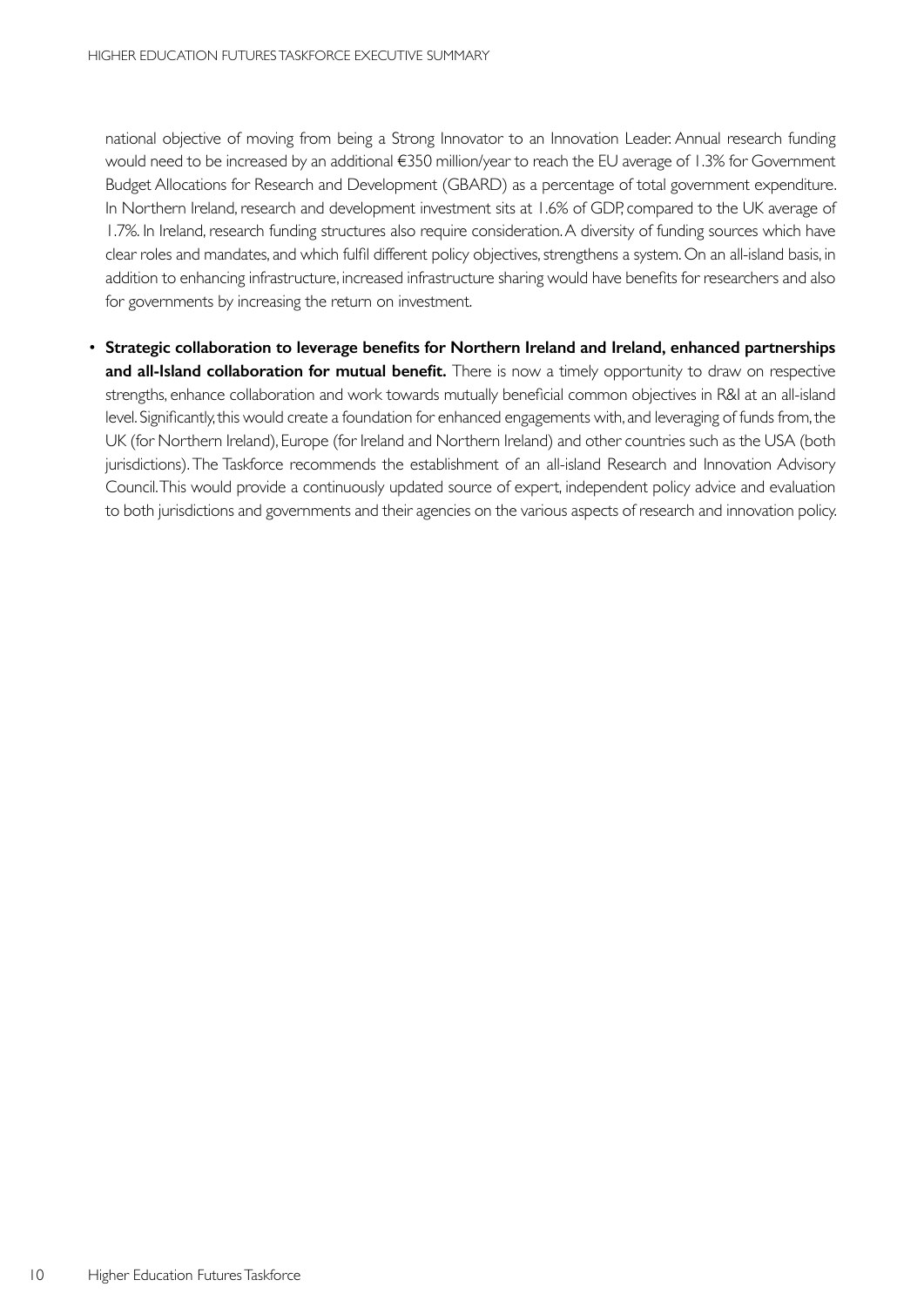#### **APPENDIX**

#### **Members of the Royal Irish Academy Higher Education Futures Taskforce**

**Clare Austick,** Union of Students in Ireland (July 2021-) **Mark Bailey**, MRIA, Emeritus Director, Armagh Observatory **Vani Kant Borooah**, Professor of Applied Economics, Ulster University **Dr Jennifer Brennan,** Director of Research, Development and Innovation, Technological Higher Education Association **Dr Mikey Creane**, Research Fellow, National University Ireland Galway **Marie Cowan**, MRIA, Science Director with the British Geological Survey, Director at the Geological Survey of Northern Ireland, Department for the Economy (DfE) in Northern Ireland **Roger Downer,** MRIA, President Emeritus, University of Limerick **Professor Maureen Edmondson**, OBE, Independent **Lorna Fitzpatrick**, Union of Students in Ireland (July 2019- June 2021) **Professor Emma Flynn**, Pro-Vice Chancellor for Research and Enterprise, Queen's University Belfast **Anne Fuchs**, FBA, MRIA, Director of Humanities Institute, University College Dublin **Dr Tony Gaynor**, Executive Director, Royal Irish Academy **Áine Hyland,** MRIA, Emeritus Professor of Education, University College Cork **Dr Ebun Joseph**, Race relations and Career Consultant **Dr Lisa Keating**, Director of Research and Innovation, Irish Universities Association **Jennifer Kenneally,** Senior Programme Manager, Royal Irish Academy **Professor Karl Leydecker,** FRSE, Senior Vice-Principal, University of Aberdeen **Brian MacCraith**, MRIA Former President Dublin City University **Martin Mansergh**, MRIA, Governing Board Member, Carlow College, St. Patricks. **Professor Hannah McGee**, Royal College Surgeons Ireland **Gerry McKenna**, MRIA, HE Futures Taskforce Chair, Senior Vice-President, Royal Irish Academy **Helene McNulty,** MRIA, Director of the Nutrition Innovation Centre for Food and Health, University of Ulster **Dr Claire McGing**, Equality, Diversity & Inclusion Manager, Dún Laoghaire Institute of Art, Design and Technology **Eucharia Meehan,** MRIA, Registrar and CEO, Dublin Institute for Advanced Studies **Jim Miley, Director General, Irish Universities Association Professor Michael Murphy**, President, European University Association **Brian Norton,** MRIA, RIA Secretary for Policy and International Relations, TU Dublin **Professor Anne O'Connor,** National University of Ireland, Galway **Dr Lynn Ramsey**, Programme Lead Multi-Campus Micro-credentials project, Irish Universities Association **Sinéad Riordan**, Head of Policy and International Relations, Royal Irish Academy **Professor Simon Swain**, FBA, Vice-President Research, British Academy, Vice-President Engagement, University of Warwick. **Jennifer Reilly**, Programmes and Administration, Royal Irish Academy **Dr Joseph Ryan**, CEO, Technological Higher Education Association **Craig Skerritt**, Programme Manager, Policy and International Relations, Royal Irish Academy **Dr Róisín Smith**, Policy and International Relations, Royal Irish Academy **Owen Patrick Ward**, Traveller Education Officer, Access Centre, National University of Ireland Galway